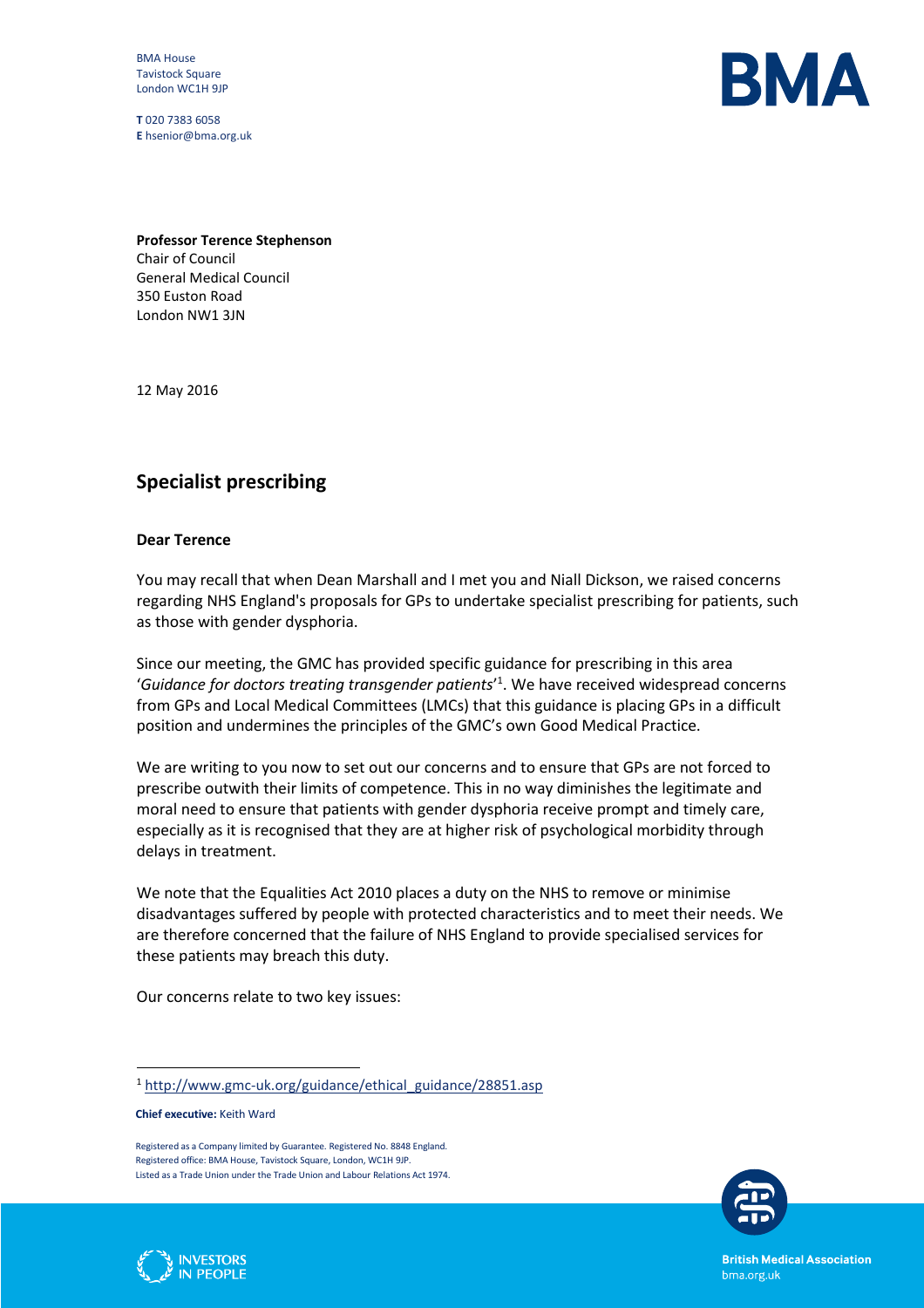1. **GMC's recommendations for GPs to consider prescribing "bridging prescriptions".** We find it extremely concerning that the GMC is recommending that GPs should consider prescribing medication that is clearly outside their expertise and competence, in cases of delays in patients accessing specialist treatment in the NHS. If the NHS is denying appropriate access for certain categories of patients, the GMC should be highlighting this as a risk to patients which needs to be corrected through appropriate commissioning arrangements.

Current guidance is unequivocal that initiating hormonal treatment for patients with gender dysphoria should be done by a specialist as part of a comprehensive assessment process. It is simplistic to consider that the needs of patients awaiting specialist treatment can be met simply by a technical process of issuing a prescription (to avoid the harm of self-medication), when in fact the patient should be entitled to a specialised comprehensive assessment and wider support prior to treatment. This is an important matter of principle which could apply to other clinical areas where there are delays in treatment, and it would be quite unacceptable if GPs are expected to provide treatment beyond their competence in order to "bridge" such deficiencies.

We are additionally concerned regarding medico-legal consequences if there were to be any complaints or untoward incidents related to such prescribing, and we are actively seeking appropriate legal advice from indemnity organisations.

## 2. **Continued prescriptions under shared care arrangements**.

GMC guidance is clear that a GP shares clinical responsibility in shared care arrangements. In doing so, the GP is expected to demonstrate competence and knowledge regarding the medication prescribed, monitoring arrangements and sideeffects. In the case of gender dysphoria, most GPs will have no previous experience of managing such a patient. The very fact patients are referred to dedicated Gender Identity Clinics defines that this is a highly specialist treatment area, and clearly outside core essential services expected of a GP.

As with all specialist shared prescribing, GPs can voluntarily prescribe under these arrangements, if they feel they have requisite competence and skills, and which we believe should be under a formal locally commissioned arrangement. The GMC guidance places a worrying expectation on *any* GP, regardless of their competence or knowledge regarding such hormonal treatments, to continue to prescribe specialist medication in this instance. We have provided the following information regarding shared care arrangement to GPs in our document '*Quality First: Managing workload to deliver safe patient care*' 2 :

## *Shared care arrangements:*

 $\ddot{\phantom{a}}$ 

*Shared care protocols are increasingly used to transfer care from hospitals into general practice, including the prescribing of specialist medication. It is important to note practices are not obliged to participate in shared care arrangements, which are voluntary. Shared care arrangements require additional competencies, and it is important that GPs do not undermine care for patients by feeling pressured to treat beyond their knowledge and skills. Shared care arrangements also require additional GP, nurse and administration time, and it is important that practices do not take on this* 

<sup>2</sup> <http://www.bma.org.uk/support-at-work/gp-practices/quality-first>